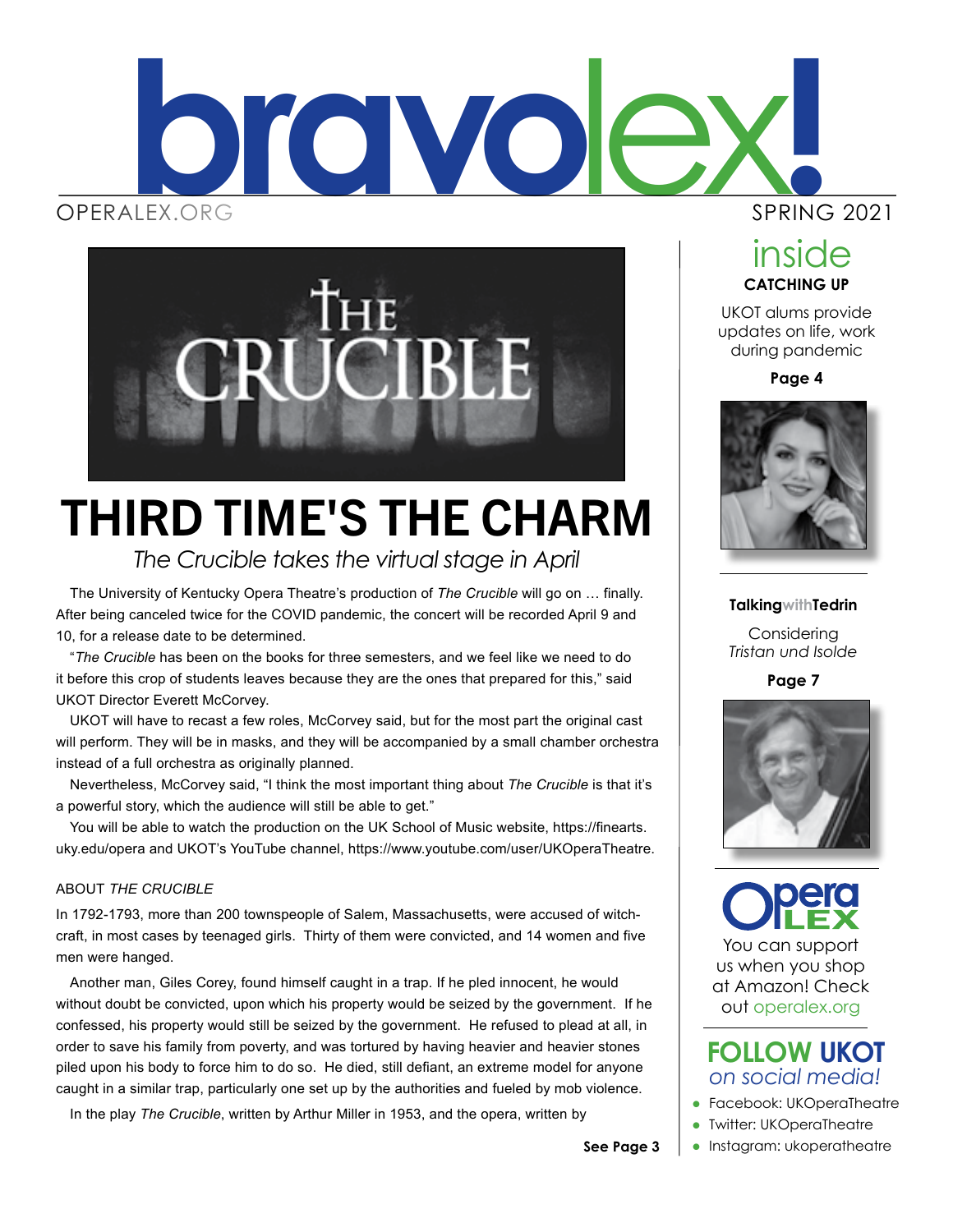SPRING 2021

#### Page 3

Robert Ward in 1961 for a commission by the New York City Opera, the victim is called John Proctor, but Giles Corey's case resonates with Miller's theme, the McCarthy trials of the 1950s. Miller himself had refused to name suspected Communists in the theater and film worlds and was convicted of contempt of Congress. If he had given the names, he would have considered it not just a betrayal of friends and colleagues, but of himself and his principles as well.

In *The Crucible*, John Proctor is accused by his bitter former mistress; her accusation is believed because Proctor does not accept the culture and rules of the Puritan religious/ governmental establishment. He is pressured to name other "witches" and refuses to do so. At one point, he signs

a confession but then tears it up. In prison, he struggles to discover what decision will allow him to be true to himself, to "find his goodness," as his wife says. There is no easy way out of the trap, but there might be a righteous one.

Ward's operatic version of *The Crucible* won both the 1962 Pulitzer Prize for Music and the New York Music Critics Circle Citation. There are several good sources for learning more about the history of the Salem witch trials, but I highly recommend these: *The Salem Witch Trials: A Day-by-Day Chronicle of a Community Under Siege*, by Marilyn K. Roach, uses many documents from the historical record and is available from Amazon in several formats. I would highly recommend as well *Three Sovereigns for Sarah*, a TV miniseries from 2005, starring Vanessa Redgrave as one of three sisters tried for witchcraft. The dialogue is based on the actual transcripts from the trials, and the performances are first-rate.

- Dorothy Carter

4 or 5 inches from the mouth they looked like a "duck bill."

So Lawrence, a lifelong seamstress, thought, "Hang on a minute, I can make these."

Modifying a design she found online, Lawrence created her own pattern and then plotted how to put it together. She said creating the masks is a bit like creating origami, the Japanese art of folding paper into decorative shapes.

"I start from a flat square of fabric, cut, and then fold and shape the mask so it fits comfortably and stays in place," she said.

Lawrence's masks are similar to other singers' masks in that they "bow" across the face, which creates room for singers to breathe and articulate. Hers, though, only stick out about 1 to 2 inches with a stabilizer – enough to give singers' breath particles time to be captured while also keeping the masks "out of their mouths" when they breathe in.

Her creations are also a little wider, taller, and more tapered to fit the face, and they feature double or triple layers of fabric for the utmost safety. More importantly, she uses elastic that has a silicone band on the bridge of the nose and cheeks to keep the masks from slipping up and down.

"Without the elastic and silicone, the singers are constantly having to readjust their masks," she said.

While black remains the most popular color among singers, Lawrence has added an element of creativity to her mask-making by using colorful fabrics and a little "bling." In the lead up to the UK Opera Theatre's Fall Opera Gala, she took requests from women to use fabric that matched their gowns and, in several

cases, added such things as sequins and lace. Many men also requested masks beyond the basic tuxedo black. "Oddly enough, a lot of men requested a gold sequined mask," she said.

"I love the fun colors and fabrics that Professor Lawrence has to offer," said Kelsey Loeslie, a doctoral candidate in vocal performance. "There aren't other singing masks on the market that offer so many options."

Because of the popularity of the masks among UK's singers, word has gotten out to singers in the community and beyond. She has been commissioned by a high school in Lexington, a Berea College men's group, and the American Spiritual Ensemble to make masks for their singers. An instrumentalist group also has asked her to make masks with zippers to allow members to be safe while playing wind instruments.

Lawrence's masks should sell for \$30 or \$40, considering the hours of labor she puts into them. But she only charges \$10 apiece to cover her costs. It's a labor of love, she said.

"I love sewing and I love the creative aspect of it … I just love making them." -Terri McLean

Helping singers perfect their technique is Cynthia Lawrence's vocation. Helping singers perfect their technique during a pandemic has become her avocation. The University of Kentucky voice professor is making masks so singers can continue to sing – and sing well – during the time of COVID.

The masks, designed to reduce the particle emissions associated with singing and at the same time create as little interference as possible with sound production, have quickly become must-have items among local singers. Already, from her "laboratory" at home, she has made masks for the students in her own studio, other students in the UK School of Music, and a variety of singers from the community, nearly 400 in total.

"Her masks have become very popular – everybody wants to purchase them," said Everett McCorvey, UK Opera Theatre

#### director.

Lawrence created the design for her masks and began making them in mass quantities, but not because there were no singers' masks already on the market. In fact, the UK School of Music bought one type of mask for all its vocal students. But the masks – large, heavily wired creations that fit tightly to the face – restricted the singers' mouths and breathing and were not very comfortable, she said.

"I found that some of the singers were really struggling. The really unfortunate thing is when the singers are singing in a mask that limits their movements, they feel constrained and they feel unable to stretch when they need to or open their mouths, particularly for high notes," she added.

Plus, as McCorvey said, because those masks stuck out about

# The Masked Singer(s)

#### Voice professor's mask creations popular among students, community



Professor Cynthia Lawrence creates masks in her home "laboratory."



Student Sydney Carbo chose a Lawrence mask for the Fall Opera Gala.

## *The Crucible*

**From Page 1**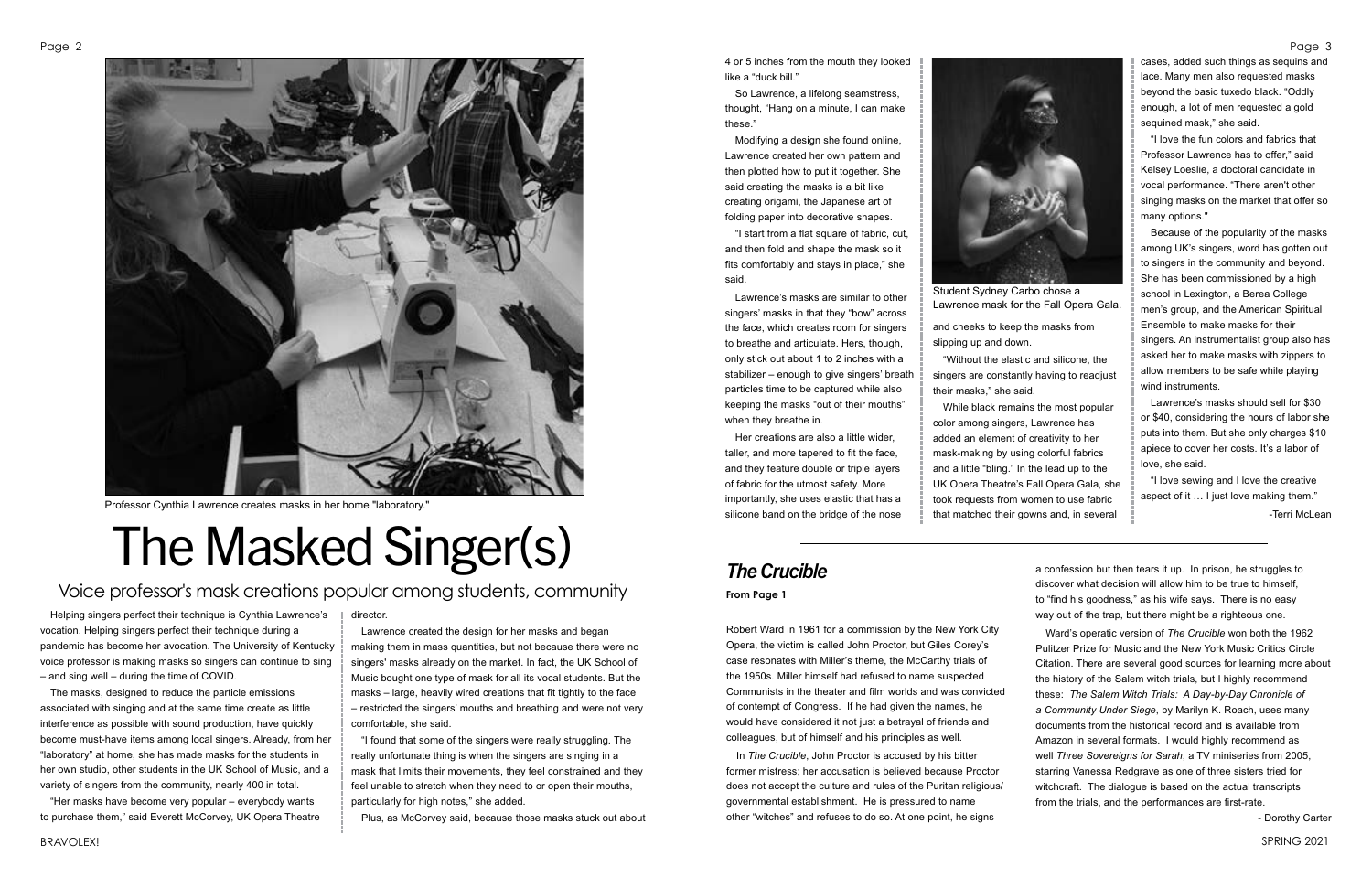## Page 4 ERGINALD SMITH JR.<br>CATCHING UP... WITH UKOT ALUMS DURING THE PANDEMIC With the pandemic pos

**As with all the performance arts, the COVID pandemic has wreaked havoc on the opera industry. Whole seasons have been canceled, tours postponed, and careers put on hold. After all, as one industry official told** *The New York Times***, "Social distancing and grand opera cannot go together."**

**Among those impacted, of course, are the singers themselves – the men and women who pride themselves on being adaptive under normal circumstances and now find themselves called to an even higher standard.**

**A few University of Kentucky Opera Theatre alums took time to update us on how they have been impacted during this challenging time and how they've managed to look to what they hope is a brighter future.**

#### **MONICA DEWEY**

Monica Dewey, who won an Alltech award in 2008 and studied voice, arts administration, and German at UK from 2008-2012, said the pandemic has been "devastating" – especially when her



debut at the Metropolitan Opera was canceled. But the soprano has turned her attention

to other pursuits. She has done several virtual Q&As for high school and college students. She has contributed videos for fundraisers and virtual opera nights. And most recently, she and her partner –whom

she credits for "lifting me up every day" – started a recording studio in New York City that allows artists to make low-cost or nocost videos for auditions.

"We served over 200 artists in three months," she said. "It was wonderful to see opera continue to thrive and to experience artists making live music again."

In the next few months, Dewey has a few auditions and virtual competitions she will participate in. "I have a concert in Germany that was postponed to this summer, so I'm hoping that will be possible. Who knows? I have faith that there will be opportunities on the horizon."

#### **MARY-HOLLIS HUNDLEY**

The pandemic has "changed every single aspect" of life for soprano Mary Hollis-Hundley. The 2011 UK graduate, who double majored in voice and arts administration, said it was particularly difficult when her "dream come true" debut with the Metropolitan

Opera was canceled due to the pandemic. She was also supposed to be debuting with the Glimmerglass Festival in Cooperstown, New York, last summer, but it was canceled as well.



Nevertheless, she, too, has found ways to stay busy and to further her career at the same time.

"I have always held an arts admin position in conjunction with my performances and have been trying to bolster that résumé during this time by volunteering with the Seattle Symphony (development project),

Bronx Opera (grant officer), and Soloist Coalition (secretary of the Soloist Coalition Young Artists)," she explained.

She is also looking toward the future, although cautiously. "It's hard to talk about what is coming up, since there is a fear that it may all be canceled once again … but I hope to be returning to the Glimmerglass Festival in a new season, debuting as the soprano soloist in *Messiah* with the Santa Fe Symphony, and finally going on my first audition tour abroad."

Hundley has been inspired by her colleagues throughout the industry. "I continue to be in awe of my friends' talent and tenacity, and I can't wait until we can get back to creating music in the way that drew us to this artform in the first place - in person."

#### **BLAKE DENSON**

Blake Denson, a 2018 UK graduate, has been "very blessed to be working and growing in my career" during the pandemic. Though it hasn't been easy, the baritone credits his Christian faith with that positive outlook.

"The thing that keeps me going during this trying time is 110



percent the Lord. I have made it my mission in life to serve the Lord no matter what comes or what goes. I believe that in this time of my life my purpose is to be in opera," he said.

Denson, who majored in voice and arts administration while at UK, is finishing up his first year as a studio artist with the

Houston Grand Opera. He has also "been fortunate" to have worked the past summer with Wolf Trap Opera, a summer residency program of the Wolf Trap Foundation for the Performing Arts in Virginia.

And the future? He has several competitions coming up. They will either be virtual or in-person with COVID safety protocols in place. After his time in Houston is complete, Denson plans to become a contracted opera singer.

"I just walk daily and ask the Lord to direct my path."

With the pandemic postponing or canceling his scheduled performances last year, Reginald Smith Jr. turned his attention back to the



classroom. The baritone, an Alltech scholar who completed one bachelor's degree in vocal performance in December 2012 and another in choral music education a year later, returned to his alma mater UK to work toward a master's degree in vocal performance.

"Like so many of my fellow alumni and colleagues, we have all been home, unemployed dur-

ing this pandemic," he said. "It has truly been a trying time for many of us in the performing arts arena."

But, he added, "I've been fortunate to mostly focus on my education during the pandemic."

Smith did have a couple of things on his schedule last fall. "I recorded a concert during with Cincinnati Opera and diva-beloved soprano Angela Brown. That concert should be streaming on their digital platform through March 21. Likewise, the performances of Pagliacci with the Atlanta Opera from this fall are now streaming on their digital platform," he said.

He has also taken the time to continue some of his other pursuits, including teaching master classes and mentoring young people.

#### **MARKEL REED**

When the pandemic first started and everything shut down, Markel Reed "slipped into a dark depression."

"Having just made the shift to full-time performing in NYC, where I now live, I saw most of my work canceled or postponed with no income for the foreseeable future," he said.

And as the first few months progressed, Reed, a baritone who at-



tended University of Kentucky as a transfer student from 2007-2013, said that he had to work hard to find purpose in learning music or singing.

"I only had one gig that was not cancelled due to its isolated nature; but rather it was rebranded and presented as a socially distant event presenting excerpts from the opera *Tom-Tom* composed by Shirley Graham Du Bois wife to W.E.B. Du Bois,

with Caramoor Festival. This was critical to my finding focus to learn and develop myself, in spite of not having immediate application."

Shortly thereafter, "I was contacted to play in a show that was composed during the pandemic and specifically created to be performed live through Zoom entitled *Fortune's Children* with Hartford Opera Theater," he said.

Reed also was "blessed" to find a few artist funds that provided financial assistance. "Thank God for them," he said.

Currently, he is preparing new projects that will be presented over the next few months, including a feature film production of an opera produced in collaboration with four regional companies and a virtual recital. - Terri McLean

### **OPERA 101 (OPERALEX LECTURE SERIES) DR. TEDRIN BLAIR LINDSAY, INSTRUCTOR**

Spring 2021 Schedule – Operatic

*Voices in Combination*

Having explored the seven main operatic voice types last fall, we will continue by examining how great opera composers have used these voices in combination:

#### **SATURDAY APRIL 3**

Same-Gender Opera Duets **SATURDAY APRIL 10**

Opposite-Gender Opera Duets

**SATURDAY APRIL 17**

Opera Trios **SATURDAY APRIL 24** Opera Quartets **SATURDAY MAY 1**

Opera Ensembles

#### **SATURDAY MAY 8**

Opera Choruses

All sessions, approximately an hour in length, will drop on the OperaLex YouTube channel at 11:15 on these Saturday mornings, and will remain available thereafter. There is no fee for accessing the videos, but your generous contribution to OperaLex or UK Opera Theatre will be greatly appreciated! Send to P.O. Box 8463, Lexington, KY 40533-8463.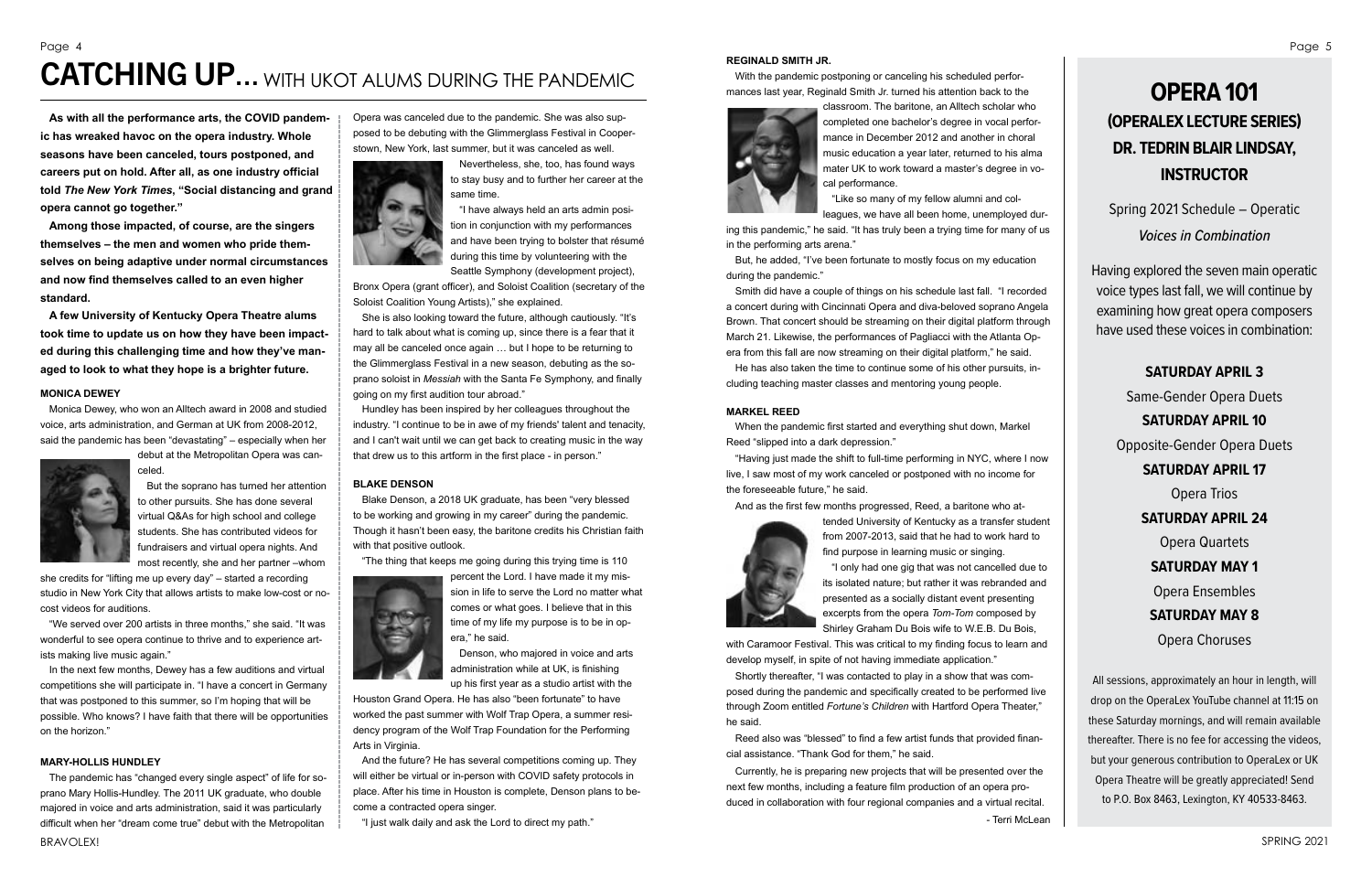# Page 6



SPRING 2021

Many critics and connoisseurs consider Wagner's *Tristan und Isolde* (1865) the best opera ever written. That point is debatable, but it's certainly one of the longest and, indeed, one of the most beautiful. It's easy to get lost in the glorious vocalism, the lush orchestration, and the dramatic story about a doomed but sublime love affair, unfolding inexorably over the course of more than four hours.

The standard recording of the work is the 1966 performance from the Bayreuth Festival starring arguably the greatest Wagnerian soprano of them all, Birgit Nilsson, and legendary heldentenor Wolfgang Windgassen, as the title characters. Conducted by Karl Böhm, many consider this the gold standard for the work, with stiff competition from Herbert von Karajan's 1972 traversal leading the Berlin Philharmonic, which features Helga Dernesch (not as good as Nilsson) and Jon Vickers (better than Windgassen) as the lovers. Both recordings feature the redoubtable mezzo Christa Ludwig as Isolde's companion Brangäne, while Tristan's manservant Kurwenal is sung by baritone Eberhard Waechter for Böhm and Walter Berry for Karajan.

## **TalkingwithTedrin ON BOARD** SPOTLIGHT ON OPERALEX BOARD MEMBERS **Tedrin's Recording Corner #40**

And yet, neither of those classic recordings is my first or even second choice. I admire the thrilling work Daniel Barenboim coaxed from the Berlin Philharmonic in 1995, and even more the incisive characterization and amazing, huge singing by Waltraud Meier and Siegfried Jerusalem in the title roles, with Marjana Lipovšek and Falk Struckman as their cohorts. Jerusalem is particularly strong as Tristan, and yet my favorite is the German heldentenor, who later in his career transitioned to rock star, Peter Hofmann – his stunning, stentorian performance is beautifully complemented by the most lovely, feminine-sounding Isolde of the lot, and my preferred Wagnerian soprano, Hildegard Behrens. I find their performances the most compelling, thanks in no small part to the absolutely brilliant interpretation by conductor Leonard Bernstein, whose rendition of practically any opera or symphonic work is automatically the most extroverted dramatic reading out there: I can in fact think of no exceptions! In this case, his work with the Bayerischen Rundfunk from Munich in 1983, is simply gorgeous, everything one could want from this most orchestrally conceived of operas. Yvonne Minton and Bernd Weikl fill the secondary roles to perfection as well. This is my go-to recording of the work, although I enjoy all four of these traversals enormously.

The other main role in *Tristan und Isolde* is the inadvertently wronged monarch König Marke. The basses portraying this role in these four recordings present a fine cross-section of the leading low voices of the second half of the 20th century – Martti Talvela (Böhm), Karl Ridderbusch (Karajan), Matti Salminen (Barenboim), and Hans Sotin (Bernstein) – although none of them equals the live performance I heard from René Pape at the Metropolitan Opera in the early 2000s. Even with Jane Eaglen and Ben Heppner as the tragic lovers, Pape stole the show, and when the relatively small part of King Mark upstages everyone else, you know he was superlatively outstanding!

Any one of these recordings will provide many hours of listening pleasure. It's easy to get immersed in this opera, and, clearly, I need at least four renditions to satisfy my mania for this masterpiece. Perhaps you will, too!

(Product details:

Böhm – Deutsche Grammophon 449772-2 Von Karajan – Angel EMI CDMD 7 69319 2 Barenboim – Teldec D-297229 Bernstein – Philips 438 241-2)

#### **By Dr. Tedrin Blair Lindsay**

**In each issue of BravoLex, we will feature three of OperaLex's dedicated board members. This issue: Jan Furst, Wolfgang Korsch, and Cheryl Lalonde.**



**JAN FURST**

Jan Furst is a proud Hoosier, born and raised in southern Indiana and a graduate of Hanover College. After college she moved to upstate New York where she began working as director of Christian education at the Dansville Presbyterian Church and later as a teacher in the Dansville elementary school. It was while in New York that she met and married Richard (Dick) Furst.

After a few years in New York, the Fursts moved to St. Louis, Missouri, where Dick completed his graduate degree at Washington University and Jan worked in the university's development office. After four years in St. Louis, it was off to Columbia, South Carolina, for 12 years. Then in August of 1981 the Fursts moved to Lexington and Dick began his tenure as dean of the University of Kentucky's College of Business and Economics. The Fursts are the parents of two daughters, Pam and Stacie, and have six grandchildren.

Dick Furst was a member of the Lexington Opera Society, now OperaLex, until his death in 2012 and was dedicated to supporting and promoting the mission of OperaLex and Dr. Everett McCorvey. With the enthusiasm for UKOT that she

shared with her husband, Furst was pleased to have the opportunity to continue that support and joined the board in 2014. She has been serving as its secretary since 2016.



**DR. WOLFGANG KORSCH**

Dr. Wolfgang Korsch was born in the central part of the former West Germany, and he attended a high school with a focus on arts, especially music, classic languages, and sciences – a real "humanistisches Gymnasium." Although Korsch has always been fascinated by classical music, his main interest is science.

Growing up, he played the trumpet in a few brass ensembles and in the local high school orchestra. After graduating from high school and one year of military service, he enrolled as a physics major at the Philipps-University of Marburg, one of the 10 oldest universities of Germany. Following his undergraduate studies, he pursued a doctorate in nuclear physics at a Max-Planck-Institute in Heidelberg. At the end of his doctoral studies, he met Dr. Susan Gardner, whom he married in 1998.

After receiving his doctorate, Korsch was a research scientist at MIT in Cambridge, Massachusetts, and at Caltech in Pasadena, California, for a few years before joining the physics faculty at the University of Kentucky in 1996.

The Korsches enjoy living in Lexington,

and both are enthusiastic fans of the UK Opera Theatre program. He said he is proud to serve as a board member of OperaLex. Whenever time permits, he loves to ride his bicycle, and he participates regularly in organized bike rides, which are a "great way of enjoying Kentucky's beautiful natural scenery."



**CHERYL LALONDE**

Cheryl Lalonde has served as a board member of OperaLex since 2019. She is honored to contribute to this organization that seeks to elevate appreciation of opera, primarily through support of the opera program at the University of Kentucky.

Lalonde has raised seven children, but it was her youngest son who brought the musical notoriety of UK to her attention, as he is pursuing a bachelor of fine arts in vocal music. After living in the community for much of her life, she was delighted to learn that UK's music program is as much a gem as its basketball program.

Lalonde is an attorney. She works as a pharmacy clinical adviser lead at Humana. Prior to her current employment she had a long career in state government as general counsel for the Kentucky Board of Pharmacy and an assistant attorney general.

She loves to cook, travel, write, and socialize with friends and family.